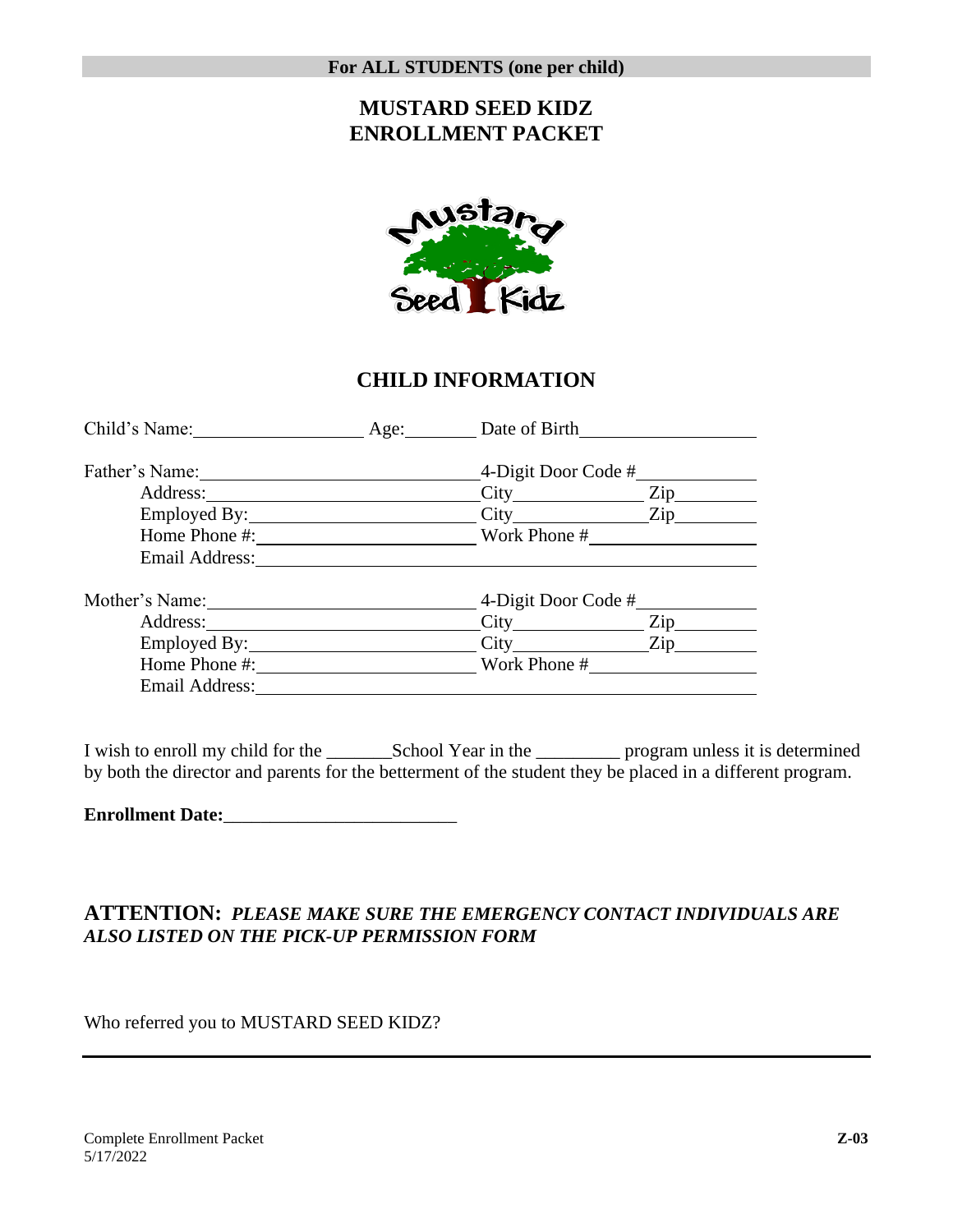#### **Emergency Contact and Medical Information for a Child**

| Child's Name<br>Parent's/Guardian's Name<br>Home Phone<br><b>Work Phone</b>                                                                                                                                                                                                                                                                                                                       | Date of Birth<br>Parent's/Guardian's Name<br>Home Phone<br><b>Work Phone</b> | Sex |  |  |
|---------------------------------------------------------------------------------------------------------------------------------------------------------------------------------------------------------------------------------------------------------------------------------------------------------------------------------------------------------------------------------------------------|------------------------------------------------------------------------------|-----|--|--|
| Address                                                                                                                                                                                                                                                                                                                                                                                           | Address                                                                      |     |  |  |
| City, ST ZIP Code                                                                                                                                                                                                                                                                                                                                                                                 | City, ST ZIP Code                                                            |     |  |  |
|                                                                                                                                                                                                                                                                                                                                                                                                   | <b>Alternative Emergency Contacts</b>                                        |     |  |  |
| <b>Primary Emergency Contact</b><br>Home Phone<br><b>Work Phone</b>                                                                                                                                                                                                                                                                                                                               | <b>Secondary Emergency Contact</b><br>Home Phone<br><b>Work Phone</b>        |     |  |  |
| Address                                                                                                                                                                                                                                                                                                                                                                                           | Address                                                                      |     |  |  |
| City, ST ZIP Code                                                                                                                                                                                                                                                                                                                                                                                 | City, ST ZIP Code                                                            |     |  |  |
| <b>Medical Information</b>                                                                                                                                                                                                                                                                                                                                                                        |                                                                              |     |  |  |
| Hospital/Clinic Preference                                                                                                                                                                                                                                                                                                                                                                        |                                                                              |     |  |  |
| Physician's Name                                                                                                                                                                                                                                                                                                                                                                                  | Phone Number                                                                 |     |  |  |
| <b>Dentists Name</b>                                                                                                                                                                                                                                                                                                                                                                              | <b>Phone Number</b>                                                          |     |  |  |
| Insurance Company                                                                                                                                                                                                                                                                                                                                                                                 | <b>Policy Number</b>                                                         |     |  |  |
| Allergies/Special Health Considerations                                                                                                                                                                                                                                                                                                                                                           |                                                                              |     |  |  |
| I authorize all medical and surgical treatment, X-ray, laboratory, anesthesia, and other medical and/or hospital procedures as may be<br>performed or prescribed by the attending physician and/or paramedics for my child and waive my right to informed consent of<br>treatment. This waiver applies only in the event that neither parent/guardian can be reached in the case of an emergency. |                                                                              |     |  |  |
| Parent's/Guardian's Signature                                                                                                                                                                                                                                                                                                                                                                     | Date                                                                         |     |  |  |
| I give permission for my child to go on field trips. I release Mustard Seed Kidz and individuals from liability in case off<br>accident during activities related to Mustard Seed Kidz, as long as normal safety procedures have been taken.                                                                                                                                                      |                                                                              |     |  |  |
| Parent's/Guardian's Signature                                                                                                                                                                                                                                                                                                                                                                     | Date                                                                         |     |  |  |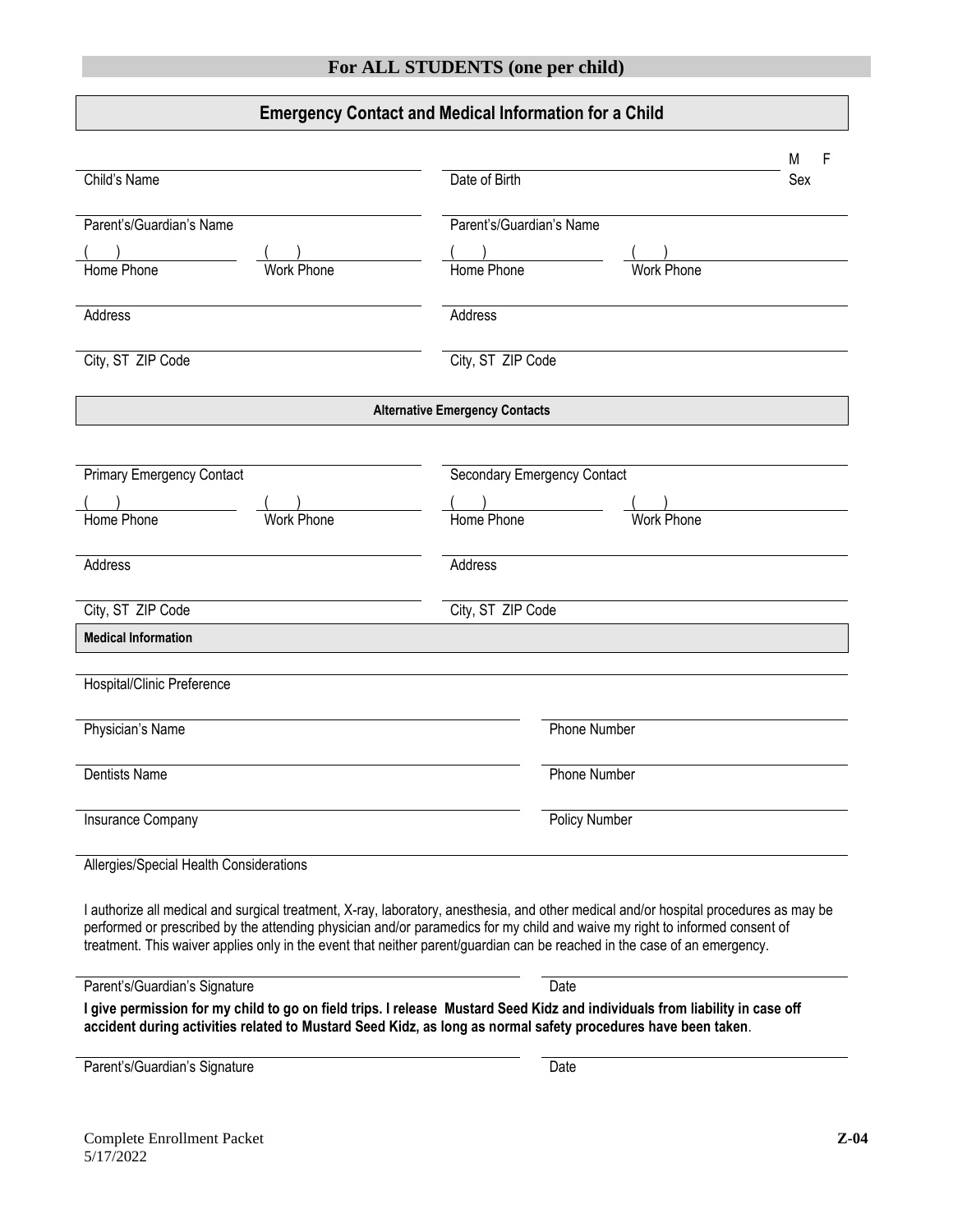## **MUSTARD SEED KIDZ PICK-UP PERMISSION & EMERGENCY CONTACT FORM**

**Name of child:\_\_\_\_\_\_\_\_\_\_\_\_\_\_\_\_\_\_\_\_\_\_\_\_\_\_\_**

I hereby give permission for my child to leave the center with the following persons named below. It is the responsibility of the parents to notify the center, in writing, of any change. (Even Mother and Father's name need to be listed!)

| Date         | Name                                            | Relationship                                                                     | Home/Cell phone                      | <b>Work Phone</b>                                                                                                                |
|--------------|-------------------------------------------------|----------------------------------------------------------------------------------|--------------------------------------|----------------------------------------------------------------------------------------------------------------------------------|
|              |                                                 |                                                                                  |                                      |                                                                                                                                  |
|              |                                                 |                                                                                  |                                      |                                                                                                                                  |
|              |                                                 |                                                                                  |                                      |                                                                                                                                  |
|              |                                                 |                                                                                  |                                      |                                                                                                                                  |
|              |                                                 |                                                                                  |                                      |                                                                                                                                  |
|              |                                                 |                                                                                  |                                      |                                                                                                                                  |
|              |                                                 |                                                                                  |                                      |                                                                                                                                  |
|              |                                                 | ,我们也不会有什么。""我们的人,我们也不会有什么?""我们的人,我们也不会有什么?""我们的人,我们也不会有什么?""我们的人,我们也不会有什么?""我们的人 |                                      |                                                                                                                                  |
|              |                                                 |                                                                                  |                                      | <u> 1989 - Johann Stoff, amerikansk politiker (d. 1989)</u>                                                                      |
|              | (attach custody documentation if necessary)     |                                                                                  |                                      | If there is a separation or divorce custody problem of which MUSTARD SEED KIDZ should be aware, please explain.                  |
|              |                                                 |                                                                                  |                                      |                                                                                                                                  |
|              |                                                 |                                                                                  |                                      |                                                                                                                                  |
|              |                                                 |                                                                                  |                                      |                                                                                                                                  |
|              |                                                 | ,我们也不会有什么。""我们的人,我们也不会有什么?""我们的人,我们也不会有什么?""我们的人,我们也不会有什么?""我们的人,我们也不会有什么?""我们的人 |                                      |                                                                                                                                  |
|              | Names of persons who may not pick up the child: |                                                                                  |                                      |                                                                                                                                  |
|              |                                                 |                                                                                  |                                      |                                                                                                                                  |
|              |                                                 |                                                                                  |                                      |                                                                                                                                  |
|              |                                                 |                                                                                  |                                      |                                                                                                                                  |
|              |                                                 |                                                                                  |                                      |                                                                                                                                  |
|              |                                                 |                                                                                  |                                      |                                                                                                                                  |
| or on walks. |                                                 |                                                                                  |                                      | I also give my permission for my child to leave the above named facility for trips in a center owned vehicle such as field trips |
|              | Date <u>Date</u>                                |                                                                                  |                                      |                                                                                                                                  |
|              |                                                 |                                                                                  | X<br>Signature of Parent or Guardian |                                                                                                                                  |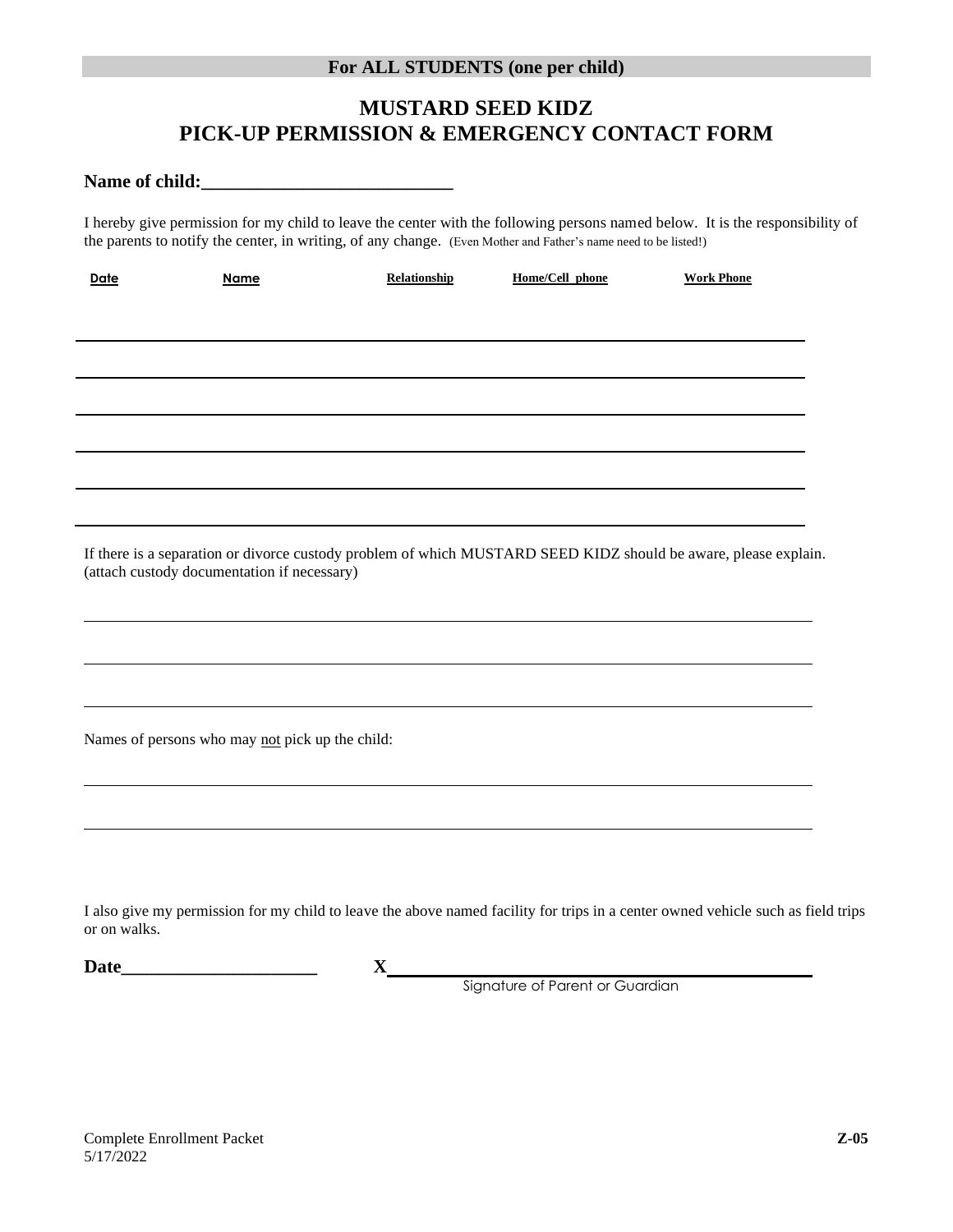

# **MUSTARD SEED KIDZ Transportation Permission**

- 1. Every driver of this vehicle holds a current and valid driver's license, and has up to date certification in CPR and First Aid.
- 2. The Vehicle, when children are aboard, shall not be left unattended for any time.
- 3. The children must wear a seat belt while the vehicle is in motion.

#### **Transportation Agreement**

1. I \_\_\_\_\_\_\_\_\_\_\_\_\_\_\_\_\_\_\_\_\_\_\_\_\_\_\_\_\_\_\_\_\_, give permission for my child, \_\_\_\_\_\_\_\_\_\_ PARENT'S NAME CHILD'S NAME

to ride in the vehicle provided by Mustard Seed Kidz child care center.

- 2. My child will be transported from the center to the school or vice-versa and the elementary school will assume responsibility until she/he is on board the center vehicle.
- 3. *I agree to notify the MUSTARD SEED KIDZ daily if my child will be absent.*
- 4. I also give my permission for my child to ride in the vehicle provided by the center for any field trips arranged by the center. I understand that I will be notified of all field trips prior to the day of the event

| Parent Signature:   | Date |
|---------------------|------|
| Director Signature: | Date |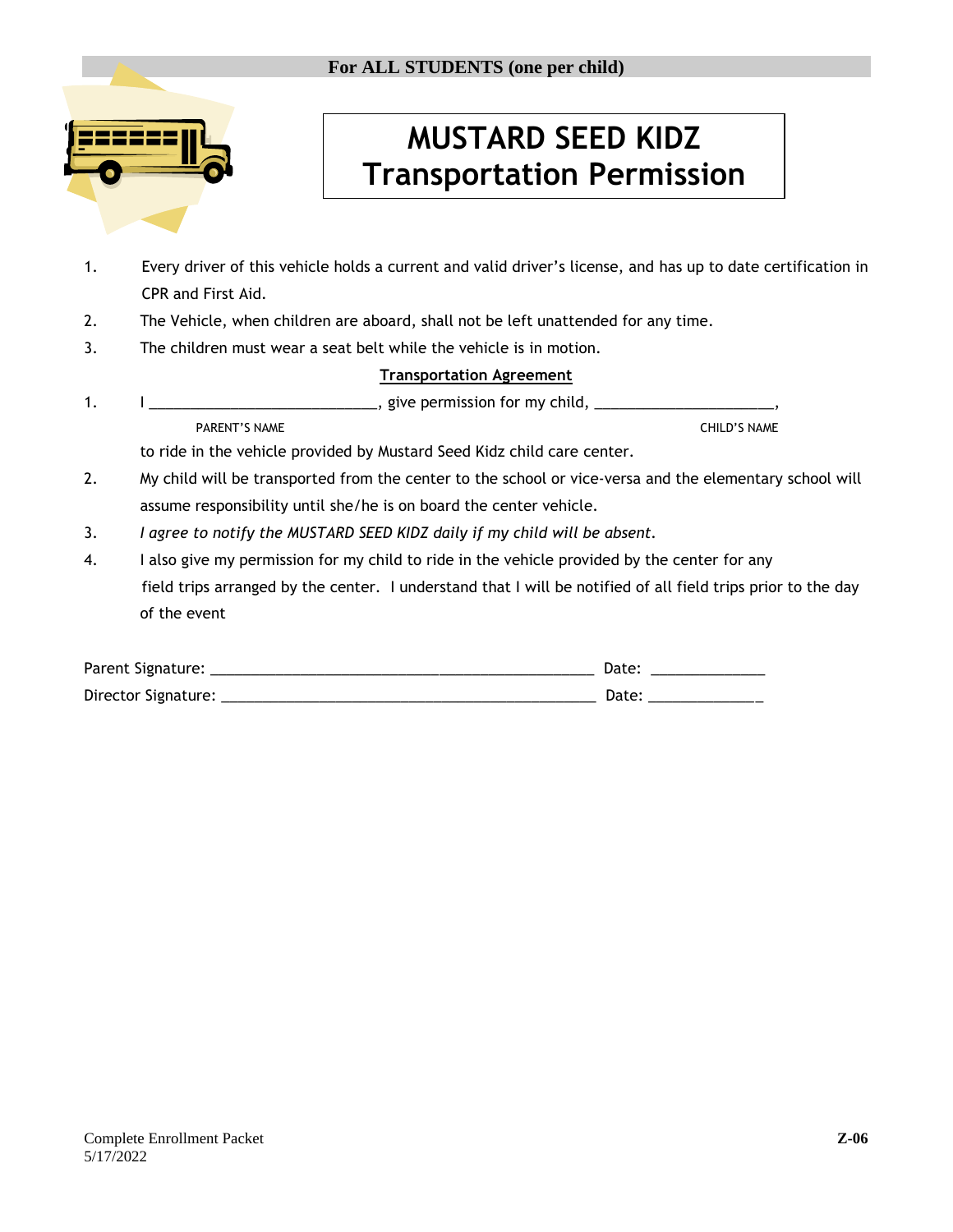## **MUSTARD SEED KIDZ IMMUNIZATIONS/PHYSICAL FORMS**

ALL students (other than After school only) are required to have current immunization and physical records on file with Mustard Seed Kidz.

Please note that at the time of enrollment (within 30 days) some children in care may not have current immunizations.

According to environmental health laws and Mustard Seed Kidz requirements each child must complete current immunization and physical forms. The physical must be updated every 2 years. Non-compliance will result in suspension of services at parents financial responsibility until all forms are current on file. Please inform the director if your child should require any special needs such as physical or mental conditions, illness, hospitalizations or any dietary conditions.

## **STATEMENT OF HEALTH STATUS**

| Child's Name | Age            | Birthday                                                                                |
|--------------|----------------|-----------------------------------------------------------------------------------------|
|              | (child's name) | is free of communicable disease.                                                        |
|              |                | I also specify below any allergies, regular medications or acute or chronic conditions. |
|              |                |                                                                                         |
|              |                |                                                                                         |
|              |                |                                                                                         |

Parent's Signature Date

**\_\_\_\_\_\_\_\_\_\_\_\_\_\_\_\_\_\_\_\_\_\_\_\_\_\_\_\_\_\_\_**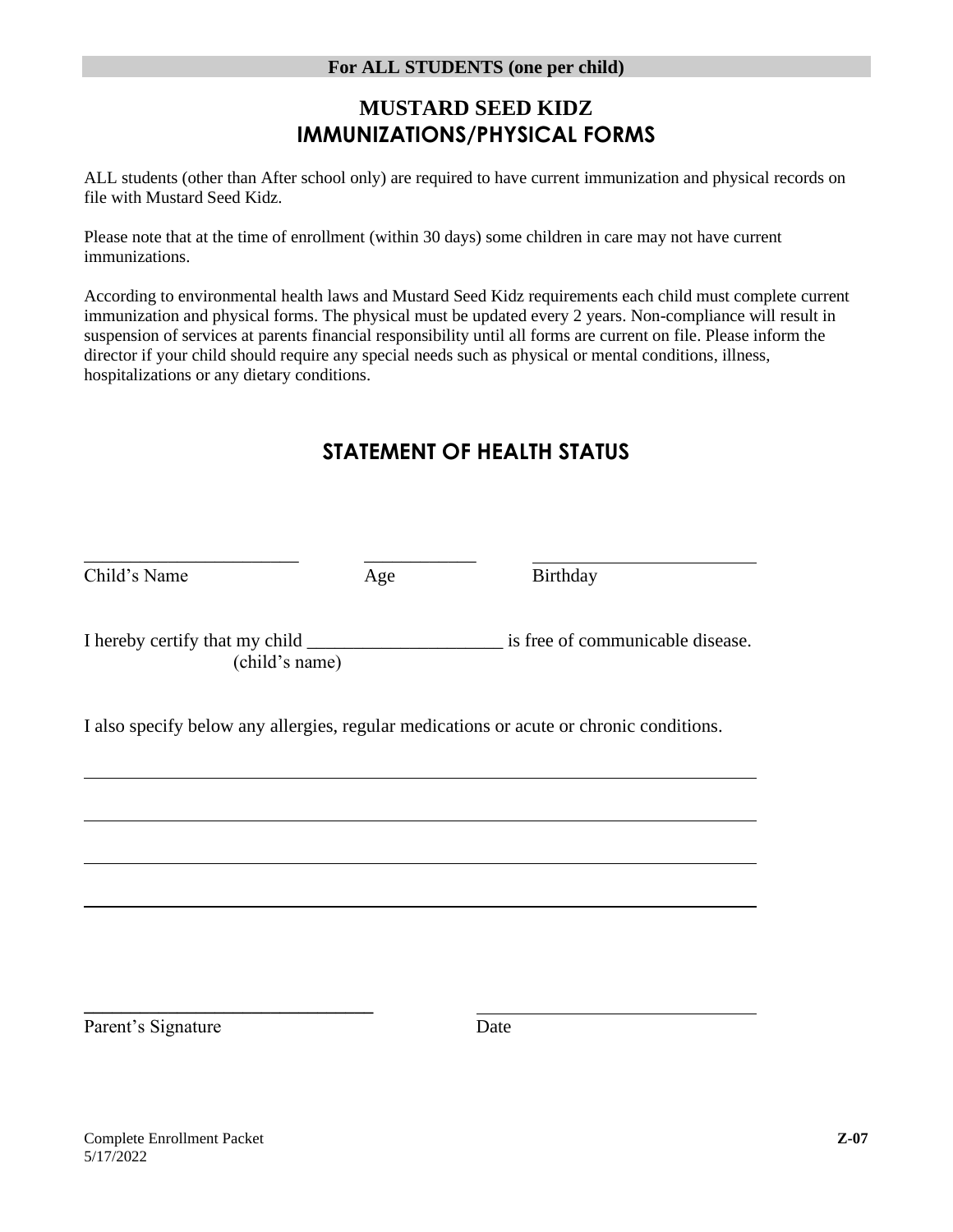| Child's Name Law and the contract of the contract of the contract of the contract of the contract of the contract of the contract of the contract of the contract of the contract of the contract of the contract of the contr |                                                                                                                                                                                                                               | Date          |  |
|--------------------------------------------------------------------------------------------------------------------------------------------------------------------------------------------------------------------------------|-------------------------------------------------------------------------------------------------------------------------------------------------------------------------------------------------------------------------------|---------------|--|
| Length of time for food exemption                                                                                                                                                                                              |                                                                                                                                                                                                                               |               |  |
|                                                                                                                                                                                                                                |                                                                                                                                                                                                                               |               |  |
| Foods to avoid                                                                                                                                                                                                                 | Substitute foods                                                                                                                                                                                                              |               |  |
| <u> 1989 - Johann Stoff, amerikansk politiker (* 1908)</u><br><u> 1989 - Johann Stoff, amerikansk politiker (* 1908)</u>                                                                                                       | the control of the control of the control of the control of the control of the control of the control of the control of the control of the control of the control of the control of the control of the control of the control |               |  |
| the control of the control of the control of the control of the control of the control of the control of the control of the control of the control of the control of the control of the control of the control of the control  |                                                                                                                                                                                                                               |               |  |
|                                                                                                                                                                                                                                |                                                                                                                                                                                                                               |               |  |
| <u> 1989 - Johann Stoff, amerikansk politiker (* 1908)</u>                                                                                                                                                                     |                                                                                                                                                                                                                               |               |  |
| Parent's Signature: Manual Contract of Science Contract of Signature:                                                                                                                                                          |                                                                                                                                                                                                                               | Date_________ |  |
|                                                                                                                                                                                                                                |                                                                                                                                                                                                                               | Date $\_\_$   |  |

#### **MUSTARD SEED KIDZ Allergy/Food Exemption Medical Statement**

## **MUSTARD SEED KIDZ PHOTO RELEASE/SOCIAL MEDIA FORM**

I understand that MUSTARD SEED KIDZ offers school pictures two times a year, in the spring and fall. I further understand that I am under no obligation to purchase the photos that are taken of my child or pictures that my child may be in.

I also understand that MUSTARD SEED KIDZ may take pictures of the children playing from time to time for use on their cubbies, with a project or on social media/school website for promotional purposes. I understand that pictures are sometimes used to help show parents what their children are doing during the day. I realize that photos may be displayed in the room from time to time and could possibly include my child. I also realize that my child might be in the background or play area with another child when a picture is taken and that it is possible that that particular picture might be sent home with the other child to show their parent what they are doing.

I agree to give permission for MUSTARD SEED KIDZ to take photographs or video images of my child. I agree to allow these photographs to be displayed in my child's room and center bulletin boards, or to be used as mentioned above such as for social media or the school website. I further agree to allow the center to use these photographs or video images in limited promotional or training applications.

Child's Name

Parent's Name Parent's Signature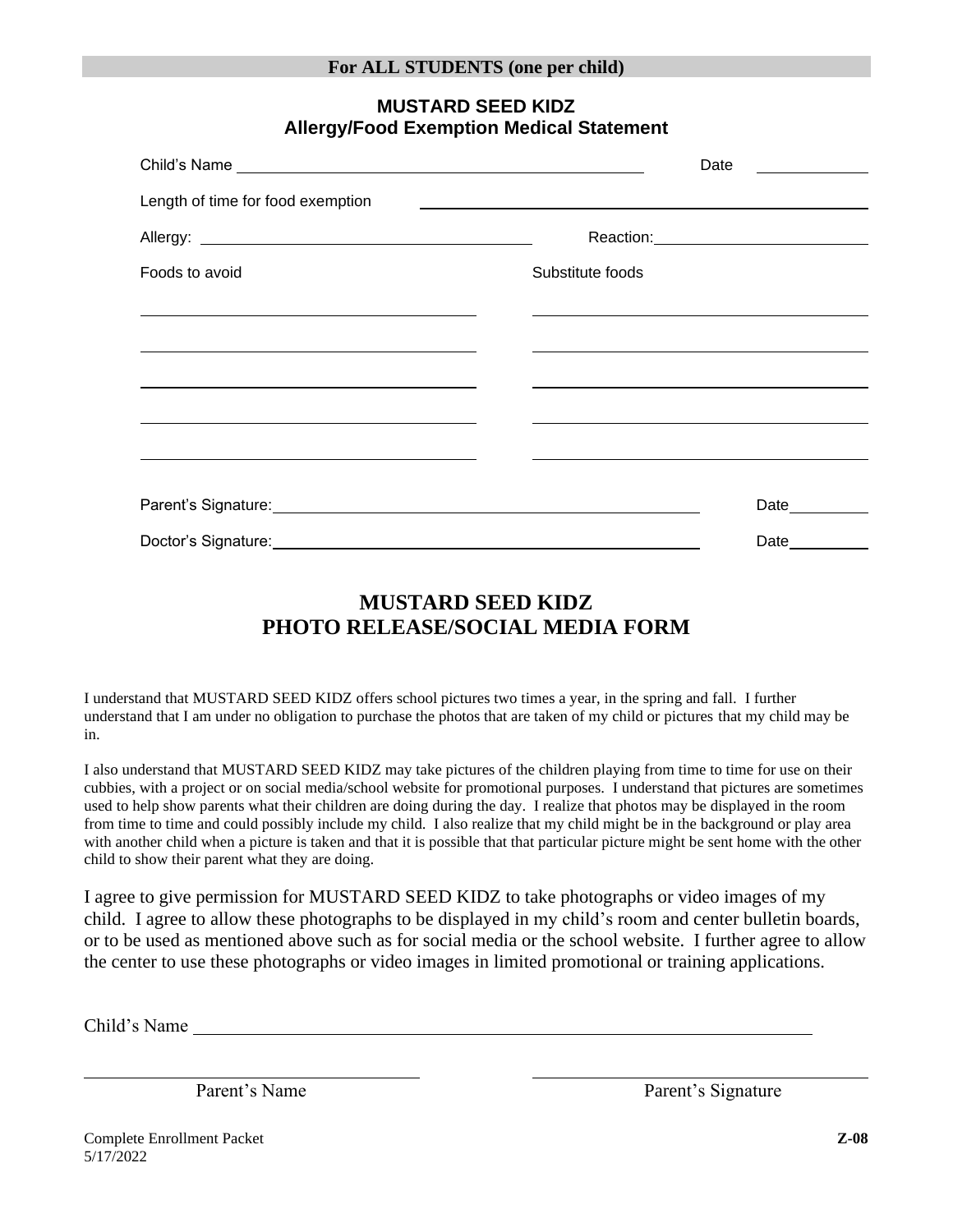## Mustard Seed Kidz Discipline & Child Expulsion Policy

At Mustard Seed Kidz we pride ourselves in understanding and developing positive behaviors and attributes in your child's behavior. Our staff is fully trained in positive, productive guidance. Our guidance will always be positive and immediate when behavior is inappropriate. Our discipline will always fall in line with God's word and behavior which are pleasing to Him. Children will never receive physical punishment. Children who have conflicts or problems with others while at our center will be encouraged to verbalize their angers and concerns. Even infants without verbal skills will hear their caregivers describing problems, and logical consequences. The role of the adult at school is to be a helper to positive problem solving. Our staff members guide rather than punish. Children whose behavior endangers others will be supervised away from other children. The child will then process the problem with a staff member and other concerned parties. Staff rarely use "time out" unless a child is emotionally out of control and needs private time to regain composure. Verbal processing is our preferred technique. All Mustard Seed Kidz staff will comply with the facilities written disciplinary policy as stated in Chapter 65-C of the Florida Administrative Code of Child Care Standards. Such policies shall in include standards that prohibit children from being subjected to discipline, which is severe, humiliating, frightening or associated with food, rest, or toileting. Spanking or any other form of punishment is prohibited by all childcare personnel. Our Directors' have numerous years of experience as Interventionalists working with child behaviors. We will utilize our strengths towards providing the best behavior modification for your child. Behavior that is chronic will be brought to the attention of the parents so we can work together to correct the situation. If the behavior continues or worsens your child may be asked to discontinue enrollment at our center. We genuinely want to work with you and your family to provide the best possible solution for all involved. Mustard Seed Kidz has enacted a child discipline policy for the safety of your child. We want to do our best to protect your child and give you a sense of comfort and peace while your child is in our care, so therefore we have put in writing a copy of our discipline policy for your review. The following actions will take place for behaviors such as hitting, biting, verbal aggression, physical aggression towards peers or adults to list a few.

**First Offense:** Incident Reports will be signed by parents and behavioral adjustments discussed.

**Second Offense:** Meeting with parents on ways to combat behavior.

**Third Offense:** Child will be given one (1) day suspension from school.

**Fourth Offense:** Child we will be expelled from school.

\*\*\*Management reserves the right to immediately expel children who pose a server threat to themselves, others and/or staff without notice \*\*\* Please Sign below to verify you have read and understand both the child discipline policy and expulsion policy.

**X\_\_\_\_\_\_\_\_\_\_\_\_\_\_\_\_\_\_\_\_\_\_\_\_\_\_\_\_**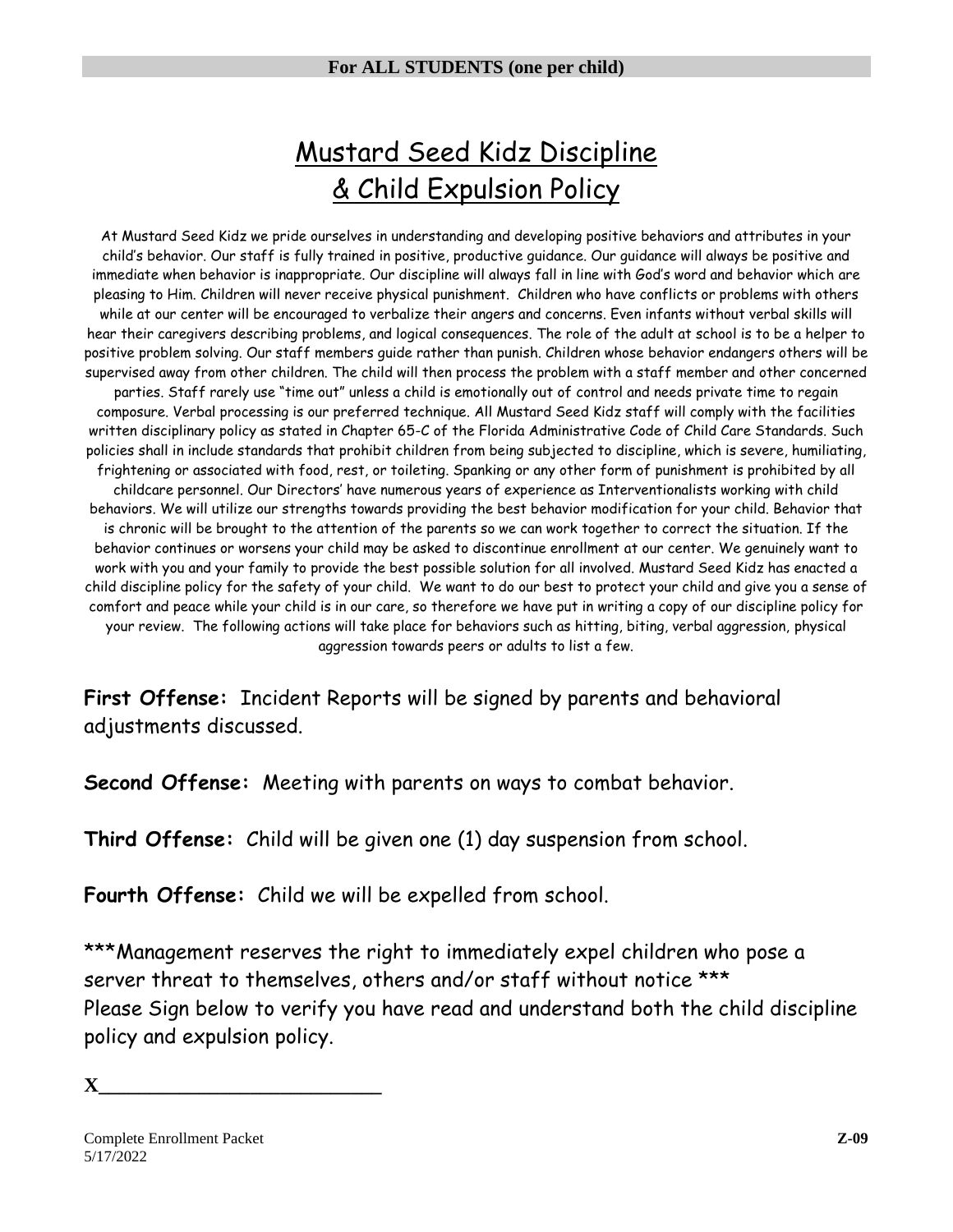#### **MUSTARD SEED KIDZ 2022/2023 Tuition/Fee Agreement**

6:30 A.M.--6:00 P.M. Monday through Friday Ages Served: Birth-School Age Registration Fee -- \$100 per child Annual Reenrollment -- \$50 per child (Non Refundable) paid to hold spot (Spots cannot be held for >2 weeks) Tuition: Infant Full Time (6 weeks-1 yr) \$ 270 per week Toddler Full Time (ages 1-2 yr) \$ 250 per week Full Time (ages 2-3 yr) \$ 230 per week Full Time (ages 3-4 yr) \$ 210 per week Part Time MWF – (Class dependent) Ones - \$ 180 Twos - \$ 170 Threes/Fours - \$ 160 per week Part Time TTH - (Class dependent) Ones - \$ 140 Twos - \$ 130 Threes/Fours - \$ 120 per week VPK Free VPK Extended Care \$ 165/\$185 per week \$125/\$85/\$45 \$140/\$95/\$50 Before/After School \$85 per week \$65 - MWF \$45 - TTH \$25 - Daily Before School only \$40 per week Summer Camp (School Age) \$ 155 per week + \$30 Field Trip fee (may vary depending on trips) \$115 MWF \$80 TTH \$40 - Daily Daily Drop In \$ 11 per hour or Daily rate

- LATE Pickup FEE (After 6:00 PM) & EARLY (before 6:30 AM) will be \$3.00 per minute.

- Tuition/Fees are due whether child is in attendance or not

- All holidays and Inclement weather days will be charged at the regular rate and tuition/fees are still due.

- Discounts: 1) 10% Family Discount on oldest child or Part time spot (whichever is lower)

2) 10% Military Discount

3) 10% Foster Care Discount

4) Public/Private School Teacher Discount \*\*Only one discount per family\*\*

School Readiness: If in ELC's school readiness program, parents are still responsible for the parent fee plus the difference between MSK tuition prices and the reimbursement amount that ELC provides according to your specific voucher.

Fees are due in advance on Monday. Back up Payment Card must be placed on file in the event that payment is not made on Monday. \$20.00 late payment convenience fee added if not paid by Tuesday. Credit Card Decline fee and ACH return fee is \$30.00. Failure to pay on time may result in termination of services. Fees for two weeks will be added if a two week written notice is not given prior to your child leaving the center. MUSTARD SEED KIDZ may seek collection of fees; clients may be required to pay a two week termination fee, and any collection costs and attorney's fees incurred by MUSTARD SEED KIDZ to collect this amount. If Mustard Seed Kidz elects, it may immediately terminate all services provided by it including but not limited to the immediate dismissal of the children from it's facility.

| Child's Name: | Schedule:        | Rate:    |
|---------------|------------------|----------|
|               | $(i.e. M-F 7-5)$ | (per wk) |
|               |                  |          |

*By signing below I am stating that I understand and agree to the terms of the above fee agreement. I also understand that the fees may increase between the date this agreement is signed and my start date. In the event this happens, I agree to pay the new rates or forfeit my deposit and my child's spot in the center. I further agree to pay all fees and late fees as stated above and any and all attorney fees, court costs and collection costs related to the collection of my account if unpaid.* 

PARENT'S SIGNATURE: SOCIAL Social Security # DATE: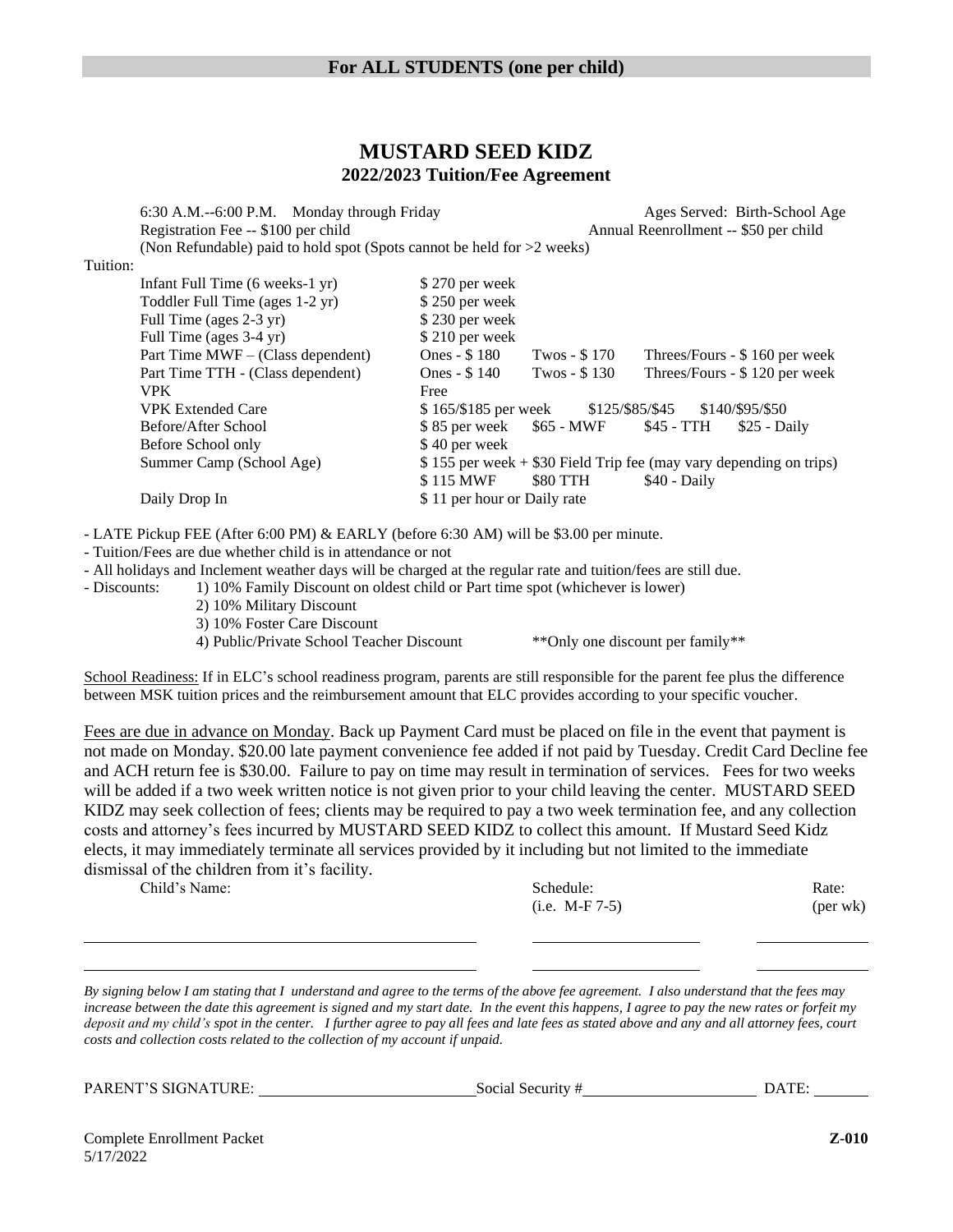PARENT'S SIGNATURE: SOCIAL Social Security # DATE:

## **MUSTARD SEED KIDZ PARENT ACKNOWLEDGEMENT FORM**

I understand that these policies describe important information regarding MUSTARD SEED KIDZ. If at any time I have questions regarding these policies, I should consult a member of the management team.

My relationship with the MUSTARD SEED KIDZ is voluntarily entered into and is subject to termination by me or the Center at will, with or without cause, at any time that either the Center or I believe such action is appropriate. Such termination shall be subject to all the policies relating to termination of services.

I acknowledge that I have received, read and understand the policies contained in the parent handbook. I further agree to comply with these policies. I hereby grant permission for the staff of this facility to have access to my child's records.

| Parent Signature                     | Date          |
|--------------------------------------|---------------|
| Parent Signature                     | Date          |
| Child's Name                         |               |
| Signature Received by (Center Staff) | Date Received |

*Sign and Return to office*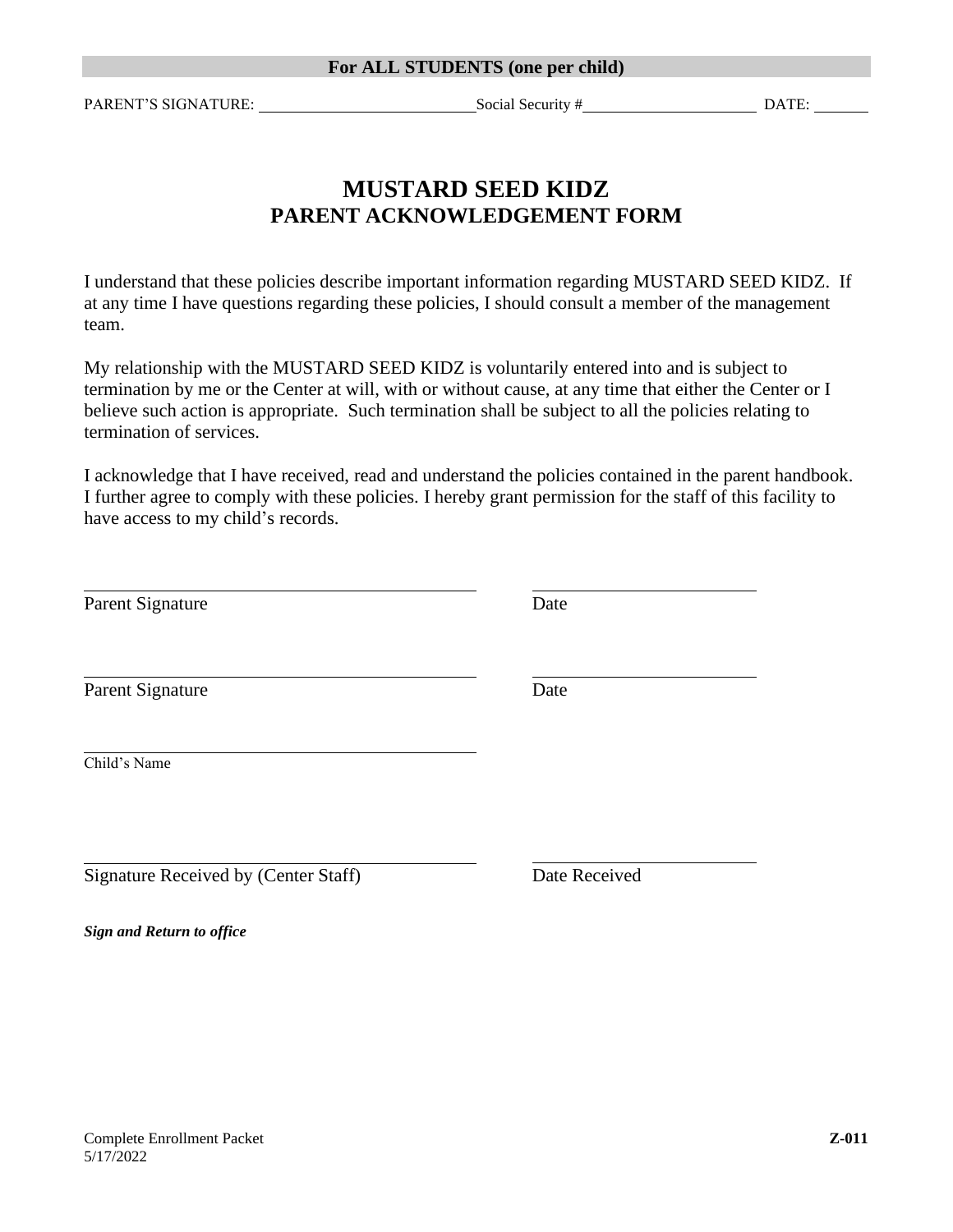Helpful Information About Child:

| Section 65C-22.006(2), F.A.C., requires a current physical examination (Form 3040) and immunization record (Form<br>680 or 681) within 30 days of enrollment. |
|---------------------------------------------------------------------------------------------------------------------------------------------------------------|
| Section 402.3125(5). F.S., requires that parents receive a copy of the Child Care Facility                                                                    |

Section 402.3125(5), F.S., requires that parents receive a copy of the Child Care Facility Brochure, "Know Your Child Care Facility" (CF/PI 175-24), or

Section 65C-20.1 1 F.A.C., requires that parent(s) receive a copy of the family day care home brochure, "Selecting A Family Day Care Home Provider" (CF/PI 175-28).

Section  $65C-22.006(3)(c)2$ , F.A.C., requires that parents are notified in writing of the disciplinary practices used by the child care facility, or

Section 65C-20.010(6)(c), F.A.C., requires that a written a copy of the family day care provider's discipline policy be available for review by the parent(s).

Your signature below indicates that you have received the above items and that the information on this enrollment form is complete and accurate.

Signature of Parent/Guardian Date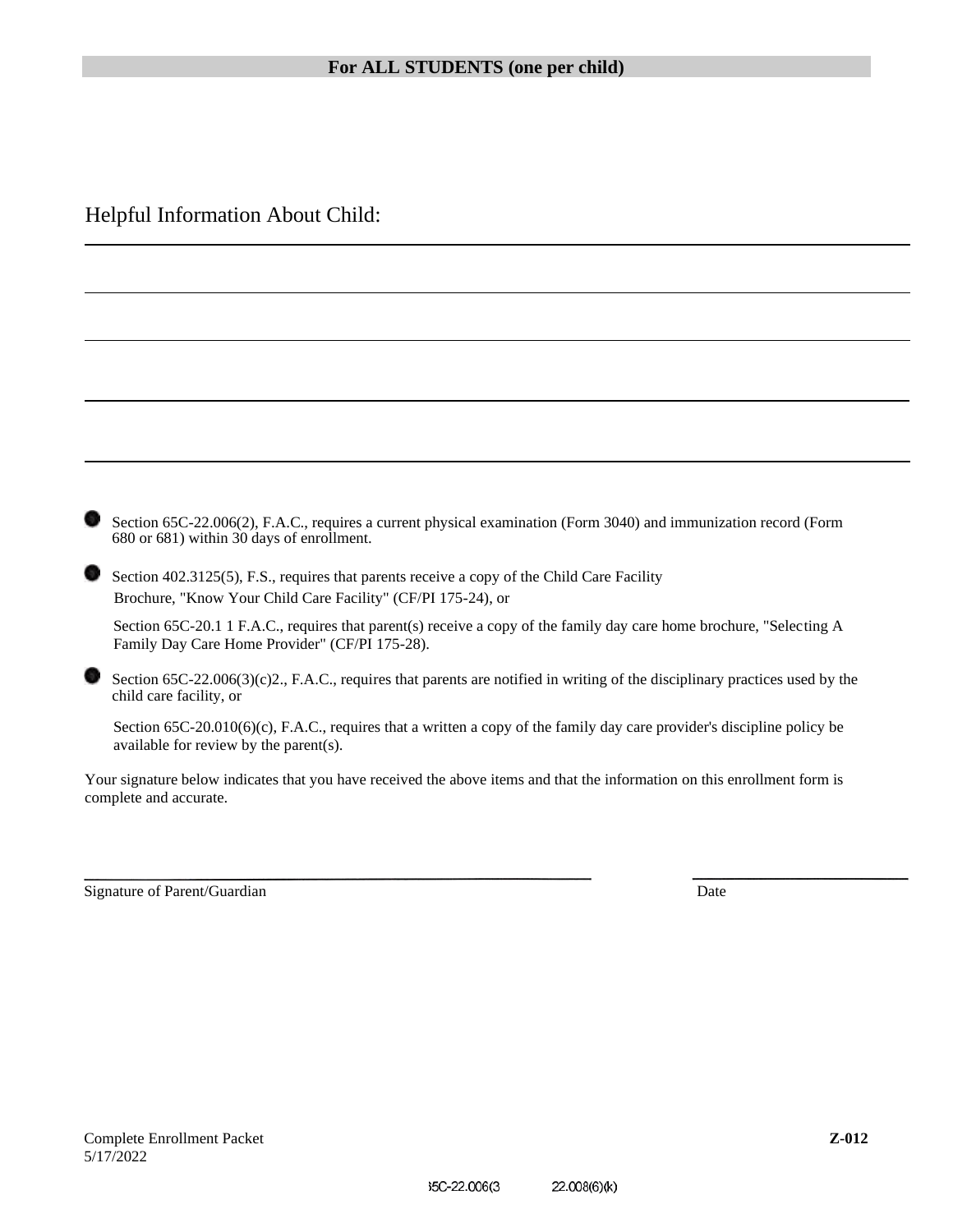## **\*\*For you to keep\*\***

## **MUSTARD SEED KIDZ Notification of Vacation or Other Absence**

\*\*Children must be enrolled for 90 days before vacation credit is usable\*\*

will be absent from class on the following dates:

Child's Name

From\_\_\_\_\_\_\_\_\_\_\_\_\_\_\_\_\_\_\_\_\_\_\_\_\_\_ To\_\_\_\_\_\_\_\_\_\_\_\_\_\_\_\_\_\_\_\_\_\_\_\_\_\_\_\_

The following statements can be found in the Parents Handbook:

#### **Vacation Time:**

Each child is given one week of vacation credit with no tuition charge after 90 days of enrollment. The family account must not have any balance due before using the vacation credit. Any additional weeks require weekly tuition being due, to hold the spot.

#### **Other Time Off:**

**5/17/2022**

If the one week of vacation time has been used then time off for any other reason will result in weekly tuition being due. In the case of a family emergency, please notify the center director and these situations will be considered individually at the director's discretion.

| Parent/Guardian Signature                 | Date |          |
|-------------------------------------------|------|----------|
| Directors Signature                       | Date |          |
| <b>Z-26 Parents Vacation Notification</b> |      | $Z - 26$ |